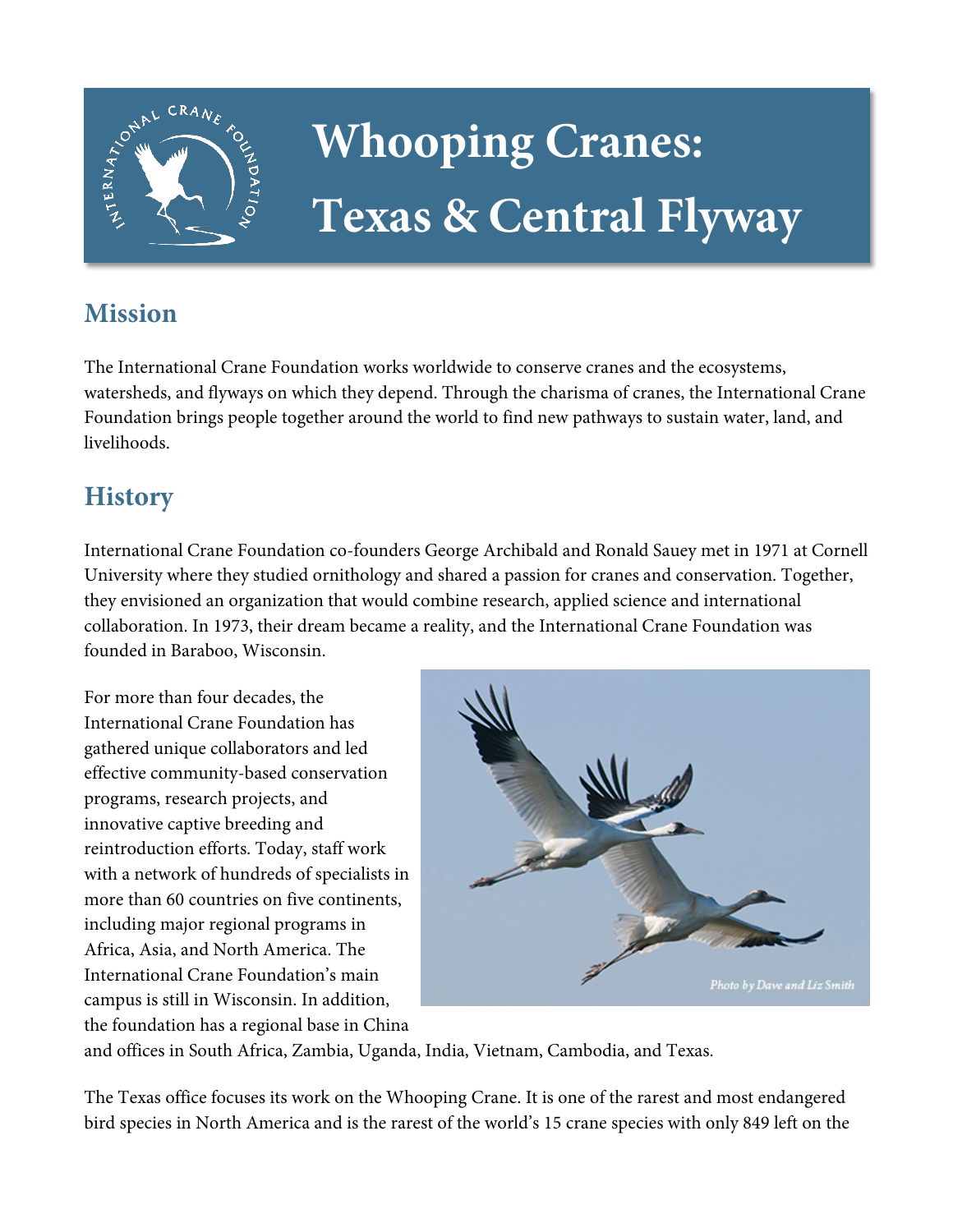planet. Beautiful, graceful, and enchanting, Whooping Cranes are also an iconic bird of Texas, with the world's last naturally breeding flock using the coastal marshes of Texas as their only winter home. The International Crane Foundation is engaged in water and land protection activities, research, and outreach in Texas to secure the long-term survival of Whooping Cranes, birds that depend on healthy coastal marshes sustained by fresh water delivered from the Guadalupe-San Antonio River Basin.

# **The Aransas-Wood Buffalo Whooping Cranes**

Whooping Cranes breed at Canada's Wood Buffalo National Park and migrate more than 3,000 miles to winter on the coastal wetlands in and around the Aransas National Wildlife Refuge in Texas. This

population has slowly recovered from the brink of extinction from fewer than 20 birds in 1941 to over 500 birds today.

Whooping Cranes that winter near Aransas are vital to the coastal economy and municipalities of Texas, generating several million dollars in revenue each year from tourists who travel to see these charismatic birds. The same freshwater inflows and wetlands that are critical to the Whooping Cranes' survival also sustain a wealth of economic activity along the Texas coast, including commercial and sport fisheries, shellfisheries, and recreation.

# **Whooping Cranes, Blue Crabs, and Healthy Texas Marshes**

Whooping Crane families defend winter territories between 200 to 500 acres in size, and each territory is located along one-half to one mile of bay shoreline. These large territories support blue crabs, the cranes' primary food



source in winter. However, when insufficient fresh water reaches the coast, due to drought or overuse of the rivers' waters upstream, salinity levels rise and blue crabs become scarce. Without blue crabs to eat and fresh water to drink, cranes weaken and can die or fail to produce chicks the following spring in Canada. In the winter of 2008/2009, the unrestricted use of upstream waters during a drought period led to the catastrophic death of 23 Whooping Cranes -- nearly 10 percent of the population.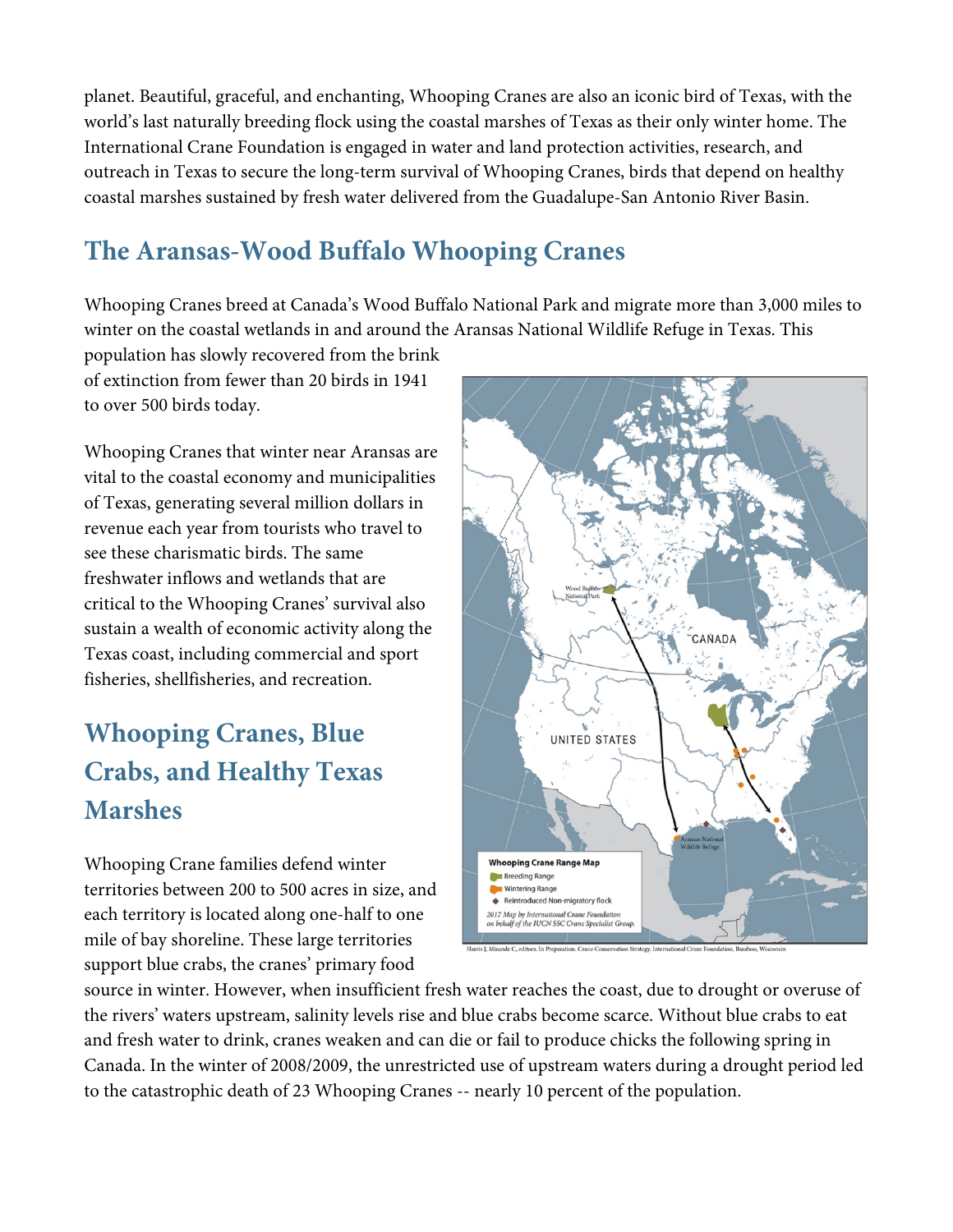Other threats to Whooping Crane habitat in Texas include real estate development along the coast, oil spills, and replacement of coastal marsh with mangroves due to climate change. Unless a more sustainable approach to water and coastal land management is undertaken, the Aransas-Wood Buffalo flock could decline and the species become extinct.

## **Ambassadors for Complex Ecosystem Sustainability**

The Whooping Crane is a flagship for the sustainability of critical river basins in the central Texas coast and helps represent a new way of thinking about sustainable water management in Texas and throughout the country. The International Crane Foundation's strong collaboration with local, state, and national partners demonstrates how these new approaches can benefit the diverse human and wildlife users of Texas's complex coastal ecosystems for generations to come.

The International Crane Foundation has played a unique and critical role in Whooping Crane conservation in coastal Texas. Recognizing the importance for action in Texas, the International Crane Foundation initiated its Texas Program in 2011 with the hire of esteemed Sr. Whooping Crane Scientist

Dr. Elizabeth "Liz" Smith. For seven years, Dr. Smith worked on her own, helping to coordinate the actions of a multitude of partners working in support of Whooping Cranes conservation, carrying out critical research to answer questions about Whooping Cranes and their habitat needs, and inspiring landowners and coastal communities in Texas to take action in support of Whooping Cranes. Recognizing that a greater level of investment was needed to



increase our desired impact in Texas, near the end of 2017 we added three additional staff positions and began a strategic planning process that provides measurable objectives and outcomes for the next threeand five-year periods.

In 2019 and beyond, the International Crane Foundation plans to broaden its conservation and outreach efforts for the Aransas-Wood Buffalo population of Whooping Cranes. Only by expanding education and conservation efforts can we secure a future for Whooping Cranes and achieve our long-term goals of increasing awareness and advocacy through education and outreach to Texas communities, protecting cranes from unnecessary mortalities, conserving essential habitat, and managing freshwater inflows to support a recovering population.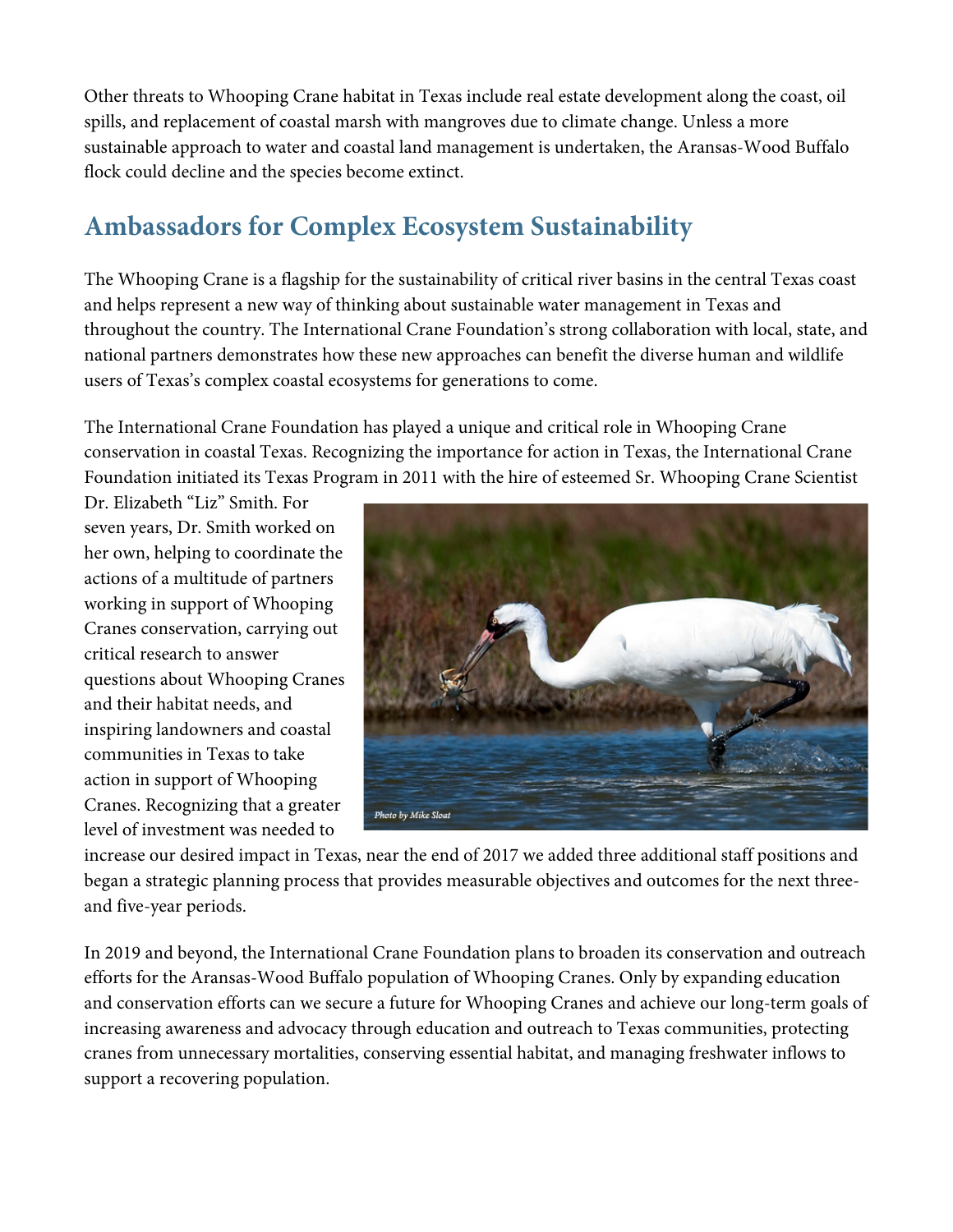Whooping Cranes are large, charismatic birds that serve as powerful ambassadors to cultivate public interest and support for conservation of wildlife and fresh water resources. As the human population continues to expand, competition for fresh water between people and wildlife will also increase. The citizens of Texas need information about their finely balanced coastal ecosystems, so they can help make sustainable decisions about water management for the benefit of cranes, other wildlife, and local communities and economies.

The Texas program recently completed a five-year strategic plan. The strategic plan focuses around working closely with key partners to secure sufficient high quality Whooping Crane habitat in a coastal ecosystem that is under intense development pressure and is impacted by climate changes such as sea level rise and increasingly severe storms and droughts. Main program strategies include:

**Landowner and partner engagement** - Starting in 2019 and every year afterwards, 100 percent of identified landowners whose property currently



support or will support wintering Whooping Cranes have connected with identified land protection partners.

**Community conservation plan development** - By 2020, the "Live Oak and Lamar Peninsulas Community Conservation Plan" will be completed and is accessible online to community members.

**Hydrologic restoration** – By 2020, the "Hydrologic Restoration Selected Site Plan: Live Oak, Lamar, and Blackjack Peninsulas" will be completed and provided to key partners. The International Crane Foundation is working with diverse partners in Texas to secure the appropriate timing, frequency, and duration of freshwater inflows essential to sustain habitat quality for endangered Whooping Cranes, their food items, and economically important fisheries. During the project period of 2018/2019, we will:

- Provide maps and datasets to our partners for selected conservation sites that include hydrologic units and drainage networks and identify potential restoration and enhancement opportunities for upcoming project proposals.
- Monitor climate change impacts to coastal marsh stability, resilience, and recovery, and correlate with Whooping Crane habitat use and expansion patterns.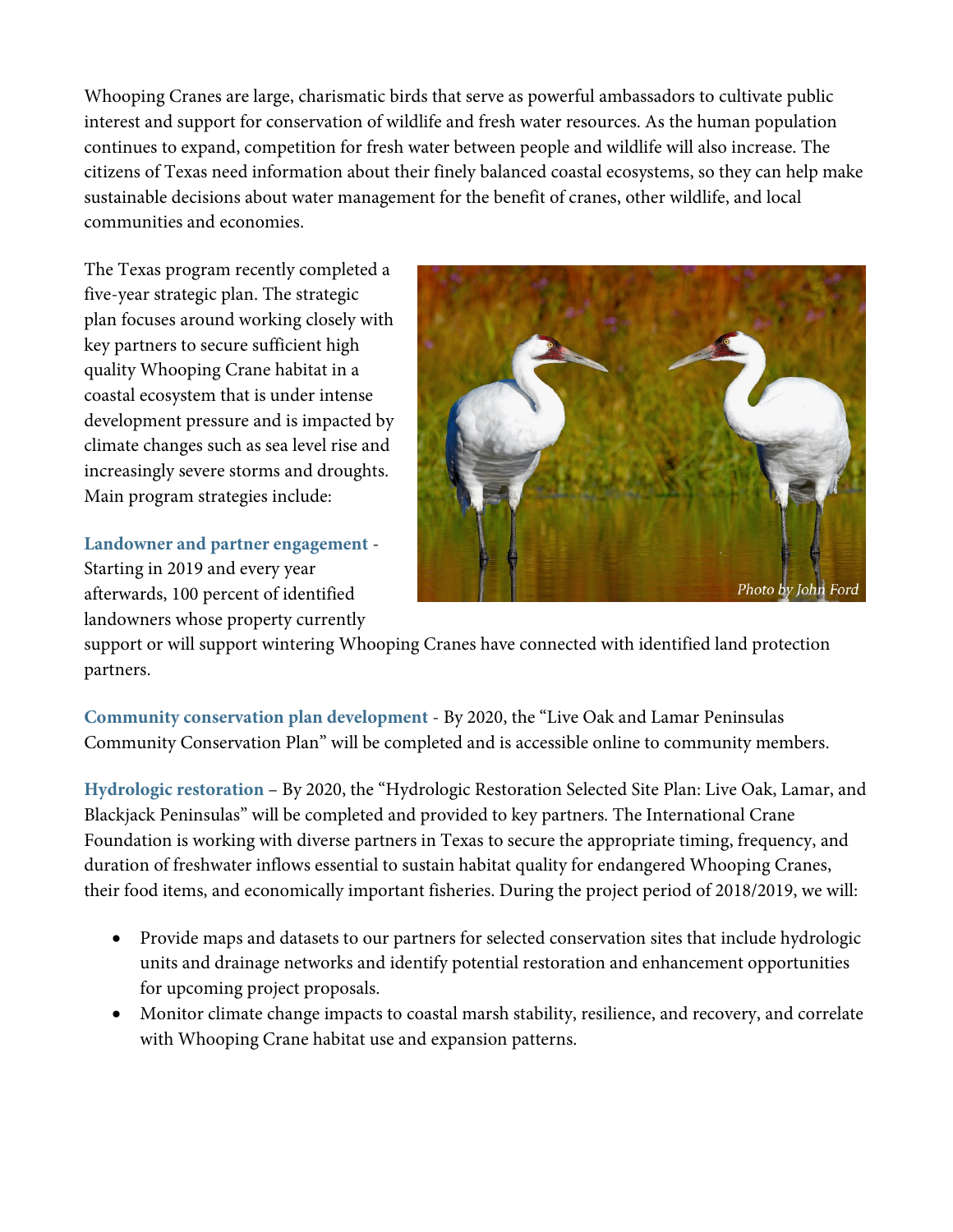# **Environmental Education and Community Outreach**

The International Crane Foundation promotes awareness and citizen action for the conservation of Whooping Cranes, water, and wetlands in the Guadalupe-San Antonio basin, Nueces-San Antonio Coastal basin and Lavaca-Lower Colorado basin during a critical six-month period (November-April) while the Whooping Cranes are on their wintering grounds. During the project period of 2018/2019, staff will:

- Lead and collaborate with regional outreach programs in priority communities in the current and projected range to include Whooping Crane protection materials and create new educational materials for public schools, teacher workshops, nature festivals, citizen groups, local decision makers, and community members.
- Conduct education and outreach to communities and sportsmen to reduce human disturbances by providing informational material demarcating areas closed to sportsmen in the Whooping Crane wintering grounds and distributing Large Waterbird ID cards to sportsmen.
- Increase community action by engaging and training citizen scientists to collect valuable habitat and Whooping Crane behavior data at selected sites for use in our habitat conservation strategies.

The International Crane Foundation is leading collaborative efforts to identify and protect critical habitat areas for Whooping Cranes under current and projected sea level conditions. As the population grows, Whooping Cranes will need to expand their habitat even further. During the project period of 2018/2019, we will:

• Communicate with landowners whose lands are adjacent to or include Whooping Crane habitat to provide information about Whooping Cranes and options for habitat conservation.



- Engage economic and environmental leaders and stakeholders in developing economic growth strategies that complement habitat conservation to create a shared vision that integrates the natural environment with the current and future built environments in the Whooping Crane wintering range.
- Prioritize lands and actions to ensure Whooping Crane habitat is protected strategically.
- Work with our land trust partners to quantify the extent of protected areas in coastal Texas by updating and improving the protected areas database through the addition of missing tracts of land and by providing updated maps and datasets to partner proposals for funding conservation efforts in coastal Texas.
- Create a conservation development resource guide for use by agency biologists reviewing permits, local governments revising ordinances and building codes, and environmental consulting firms advising clients on land development.